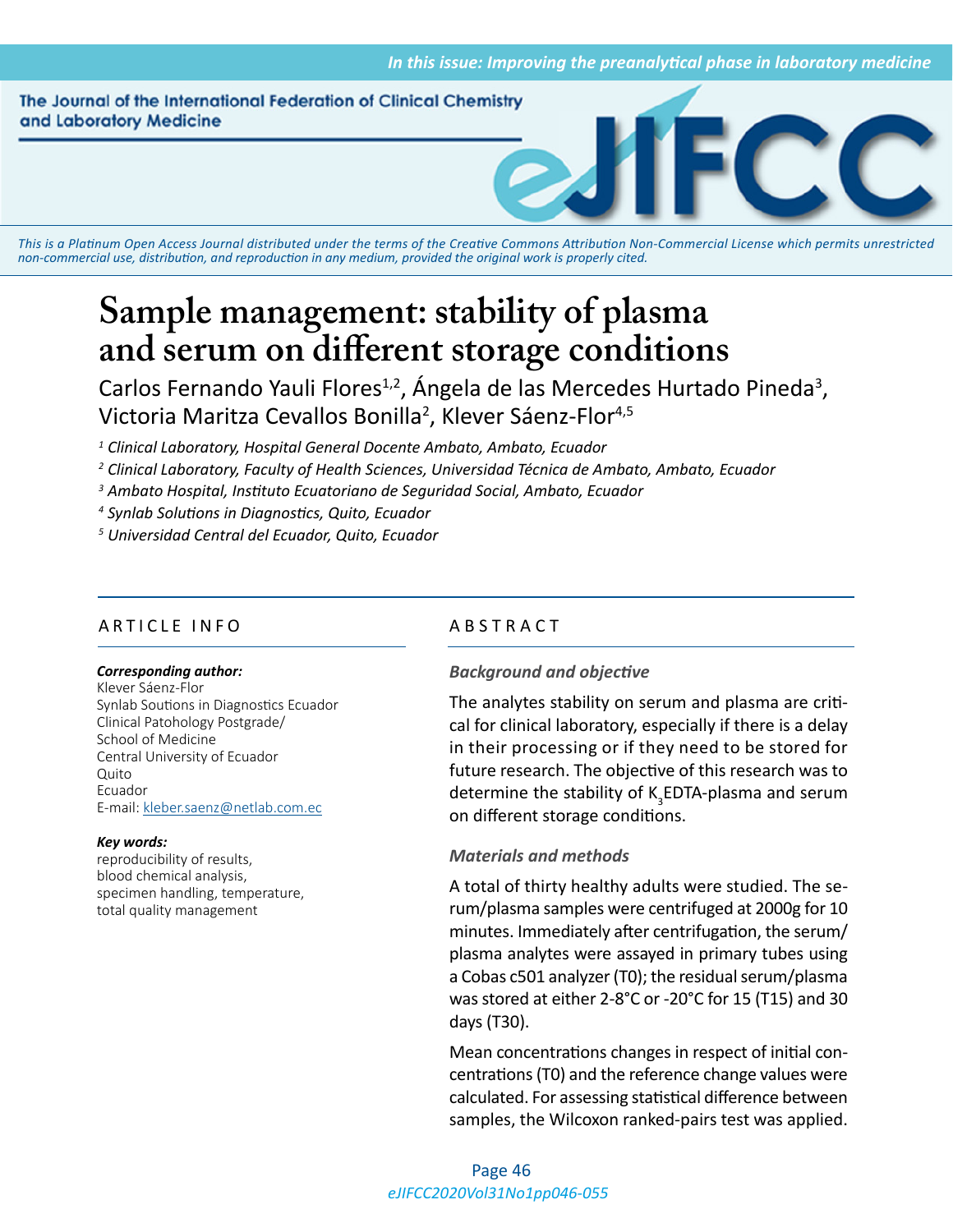#### *Results*

We evidenced instability for total bilirubin, uric acid, creatinine and glucose at T15 and T30 and stored at -20°C (p<0.05). However, potential clinical impact significance were observed only for total bilirrubin T30 at -20°C, and creatinine T30 at 2-8°C.

#### *Conclusions*

Our results had shown that storage samples at -20°C is a better way to preserve glucose, creatinine, and uric acid. Therefore, laboratories should freeze their samples as soon as possible to guarantee proper stability when there is need to repeat analysis, verify a result, or add a laboratory testing.

#### \*\*\*\*\*

#### **INTRODUCTION**

Since the 1960s, the study of analyte stability has been considered a critical aspect for laboratory medicine, since variations due to lack or reduced stability reflect on the results of laboratory tests employed for taking clinical or therapeutic decisions for patients (1,2).

The stability of an analyte in clinical biochemistry can be defined as "the space of time in which it maintains its value within established limits, by storing the sample in which the analytes are analyzed under certain specific conditions" (3,4). Currently, between 60-80% of medical decisions are based on the results obtained by the laboratory (5).

Moreover, it is well known that the pre-analytical phase is most susceptible to errors possibly leading to the unexpected variations of laboratory testing in biological samples; indeed, it is considered responsible for approximately 70% of the total errors in clinical laboratories (6).

Laboratories should use to quantify the analytes fresh serum or plasma in order to avoid degradation. However, the use or re-use of primary samples previously obtained from patients can be needed in the following situations:

- i) due to delay in the analysis procedure;
- ii) to confirm or to check a previously obtained value;
- iii) to add new quantifications of missing analytes.

Therefore, this may lead to false concentration measurements (7), in case of uncontrolled storage conditions. On other occasions, the samples are transferred from more or less distant places, and under different storage conditions until the moment of the analysis; which several times do not correspond to quality standards (i.e., temperature control) (8,9). All of this causes the matrix analysis to undergo changes or degradation processes, which can be cumulative over time and possibly leading to alterations of original sample results (10).

Prolonged contact of plasma or serum with cells is a common cause of variability on test results (11). Plasma and serum should preferably be separated from cells as quickly as possible to avoid the ongoing metabolism of cellular constituents, as well as the active and passive movements of analytes between plasma or serum and cell compartments (12) This study was planned to verify the stability of K<sub>3</sub>EDTA-plasma and serum on different storage conditions.

### **MATERIALS AND METHODS**

Blood samples were obtained from 30 healthy adult laboratory workers (20 women and 10 men; average age was 33 [21-50] years), after signing informed consent. The inclusion criteria were not to suffer from infectious or chronic diseases, not to be on antibiotic treatment or any other medication for any acute illness. Moreover, 12 hour overnight fasting was required (13, 14). Blood samples where obtained in the morning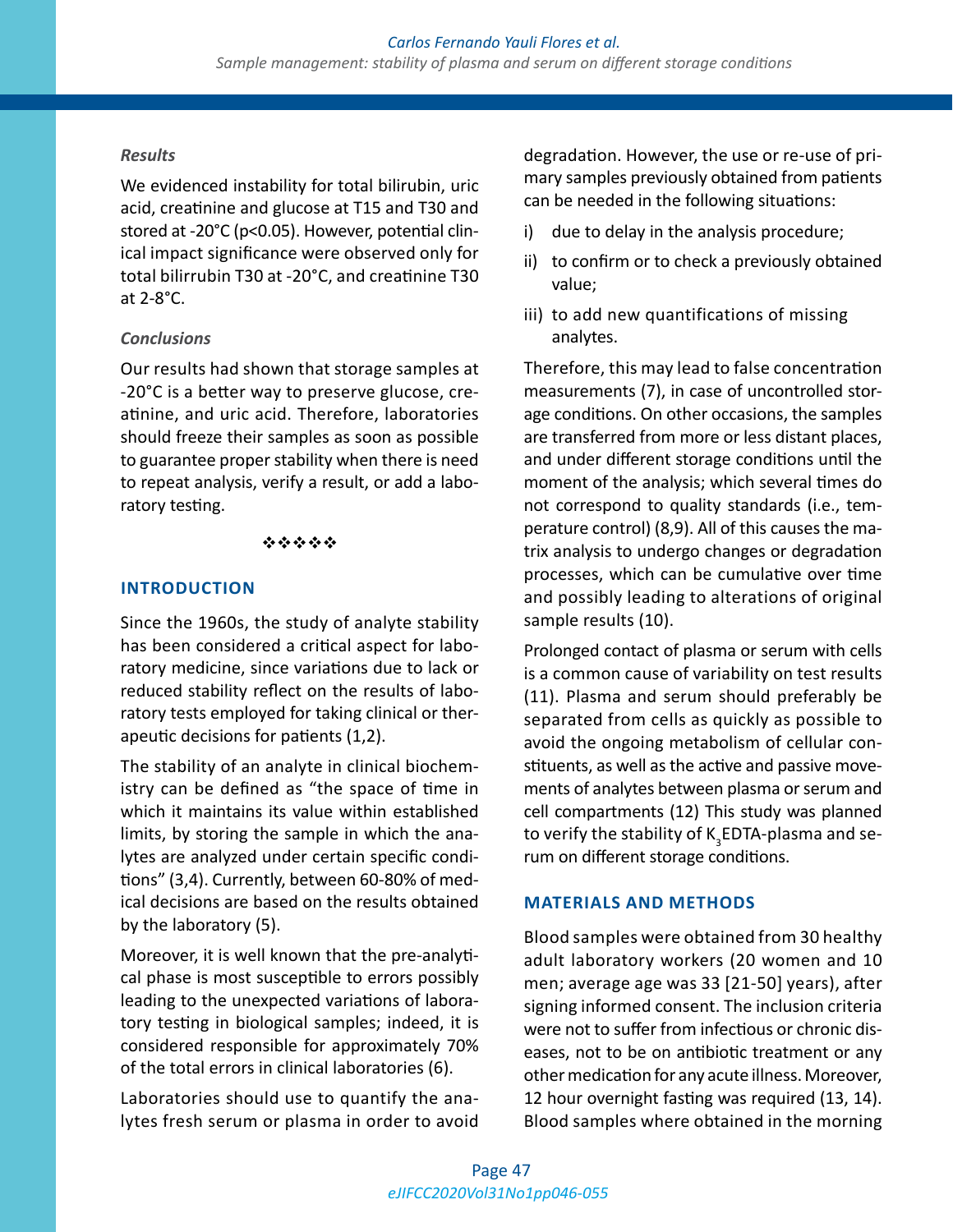#### *Carlos Fernando Yauli Flores et al.*

*Sample management: stability of plasma and serum on different storage conditions*

| <b>Table 1</b>         | Results of within-run precision by internal quality control  |                               |                   |                   |
|------------------------|--------------------------------------------------------------|-------------------------------|-------------------|-------------------|
| Tests                  | <b>Method</b>                                                | <b>IQC</b> assigned<br>values | <b>CVa</b><br>(%) | <b>CVi</b><br>(%) |
| Glucose                | Enzymatic Colorimetric - Hexokinase                          | 5.78 mmol/L                   | 2.2               | 5.6               |
| Creatinine             | Kinetic Colorimetric Assay - Jaffé<br>(2-compensated method) | 90.5 µmol/L                   | 4.6               | 5.9               |
| Uric acid              | Enzymatic colorimetric test -<br>Uricase - Peroxidase        | 269 mmol/L                    | 1.5               | 8.6               |
| <b>Total Bilirubin</b> | Colorimetric assay - DPD (Diazonium salt)                    | $17.8 \mu$ mol/L              | 4.0               | 21.8              |
| Direct Bilirubin       | Colorimetric assay – DPD (Diazo reaction)                    | $17.1 \mu$ mol/L              | 3.2               | 36.8              |

by two phlebotomists with a puncture of the anterior bend of the elbow using the multiple extraction device (Vacuette®), Vacuette® 21G needle: 2 evacuated tubes with K3EDTA (4 mL), and 2 with clot activator and gel separator (8 mL), for plasma and serum collection respectively; samples were mixed by gently inversion (15). The tubes were placed vertically in a rack for 30 minutes at room temperature (24 °C) and then centrifuged at 2000 g for 10 minutes. All samples were not hemolyzed, icteric or lipemic.

In the primary serum and  $\text{K}_{3}$ EDTA-plasma tubes (T0, used for reference measurement), five clinical chemistry analytes – glucose, uric acid, creatinine, direct bilirubin and total bilirubin – were quantified in duplicate on Cobas® c501 autoanalyzer from Roche Diagnostics (Germany). The equipment was previously calibrated and controlled according to our own analytical quality assurance procedure established by the laboratory's management system in NetLab (Synlab Ecuador) Accredited Specialty Laboratory under ISO 15189 standards (Table 1) (16).

Serum and plasma samples were aliquoted in sterile plastic tubes with lids. Two aliquots of serum and two aliquots of plasma were stored

at 2-8°C and two aliquots of serum and two aliquots of plasma were stored at -20°C. Therefore, four aliquots per patient and per matrix were stored for 15 days (T15) and 30 days (T30), this process prevents freeze-thawing of the samples in each analysis. Moreover, all aliquots were protected from light. Prior to the experimental stability measurements, the aliquots were placed at room temperature (24 °C) for 45 minutes to thaw and then the five biochemical parameters in serum and plasma were analyzed at the same time, with the same methodology and under the same conditions as the reference measurement (T0).

The mean and standard deviation were calculated for each analyte. The coefficient of variation (CVa%) of each analyte was the cumulative of the internal quality control data (last six months) (17,18), using third-party control materialsindependent from calibrator materials-either (19). For assessing statistical difference between samples, the Wilcoxon ranked-pairs test was used. Difference % mean was calculated using the formula:

$$
(T_x - T_0) / (T_0) \times 100 \, \%
$$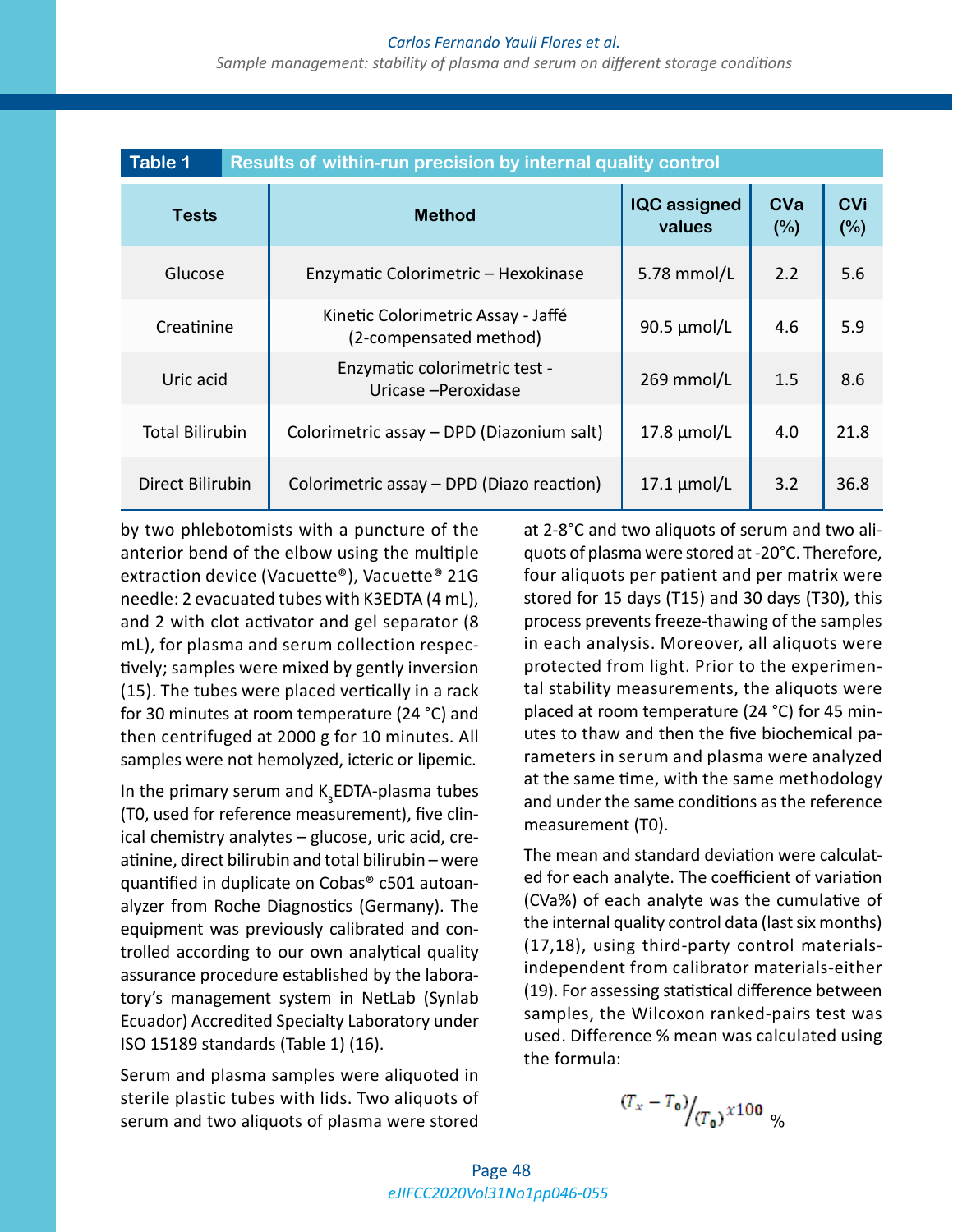## $T_o$ : Initial median value

 $T_{\rm x}$ : Median value of the measured values at T15 or T30

Finally, the reference change value (RCV) was applied for the analysis of the potential clinical impact.

The following formula was used for its calculation:

$$
RCV = 2^{1/2} \times Z \times (CVa^{2} + CVi^{2})^{1/2}
$$

It corresponds to the square root of 2, the statistic Z = 1.9 (obtained from the normal distribution table, with a 95% confidence) and the coefficient of intra-individual biological variation (CVi) of the analyte being assayed (20). The last factor is the laboratory's own coefficient of analytical variation (CVa%). When the mean percentage difference of an analyte is less than the RCV calculated, one infers that there are no errors in the last quantification; whereas if mean percentage difference is bigger than the RCV calculated, this mirror potential clinical impact; in our study it refers to instability of the analyte evaluated.

The difference between serum and  $\texttt{K}_{\mathsf{3}}$ EDTAplasma were evaluated by paired t-test on T0. The collected data were processed in a data matrix in Excel (Microsoft) and statistical analysis were performed with the program SPSS v.18 (SPSS Inc.).

#### **RESULTS**

We evidenced instability for total bilirubin, uric acid, creatinine and glucose at T15 and T30 and stored at -20°C (p<0.05). However, potential clinical impact significance were observed only for total bilirubin T30 at -20°C, and creatinine T30 at 2-8°C. Statistical analysis of serum versus  $\text{K}_{\scriptscriptstyle{3}}$ EDTA-plasma did not show significant difference (p>0.05); Table 2.

#### **DISCUSSION**

The results of this study showed that the concentrations of the analytes in serum and K3EDTAplasma were equivalent. Our results regarding differences between serum and plasma were similar with other studies (21,22), also if they used heparinized plasma instead of K3EDTAplasma. In the past, uncertainty regarding the stability of serum analytes was a major concern because serum has been the preferred specimen by most laboratories. However, the serum specimens have several inherent problems, such as the time necessary for clot formation: at least 30 minutes (12, 23, 24). Several studies prefer lithium heparin plasma for the analysis of routine clinical chemistry (11, 25), particularly for the analysis of certain analytes (i.e., phenytoin) (21).

The inclusion of K3EDTA-plasma in our study is due to the observed need to obtain data in this matrix. Inpatients with hypovolemic shock generally require biochemical and hematological tests, however is difficult to obtain the number of samples and volume necessary for these analytical tests (whole blood for hematology and serum for chemistry).

Therefore, in these clinical conditions, it could be enough to take a single tube of blood sample (i.e.,  $K_{3}$ EDTA) for the required tests. Obviously, electrolytes cannot be measured in this sample matrix, since EDTA is an important chelate (26).

The World Health Organization further states that heparin plasma samples either are not recommended for all analytical methods that include glucose and others (27). Over time, several studies support the fact that serum is preferred as the matrix analysis by most clinical laboratories (28).

Boyanton & Blick evaluated the stability of 24 analytes in serum and plasma where several analytes remained stable in both matrices for a period of 56 hours; the greatest change was observed for direct bilirubin (12).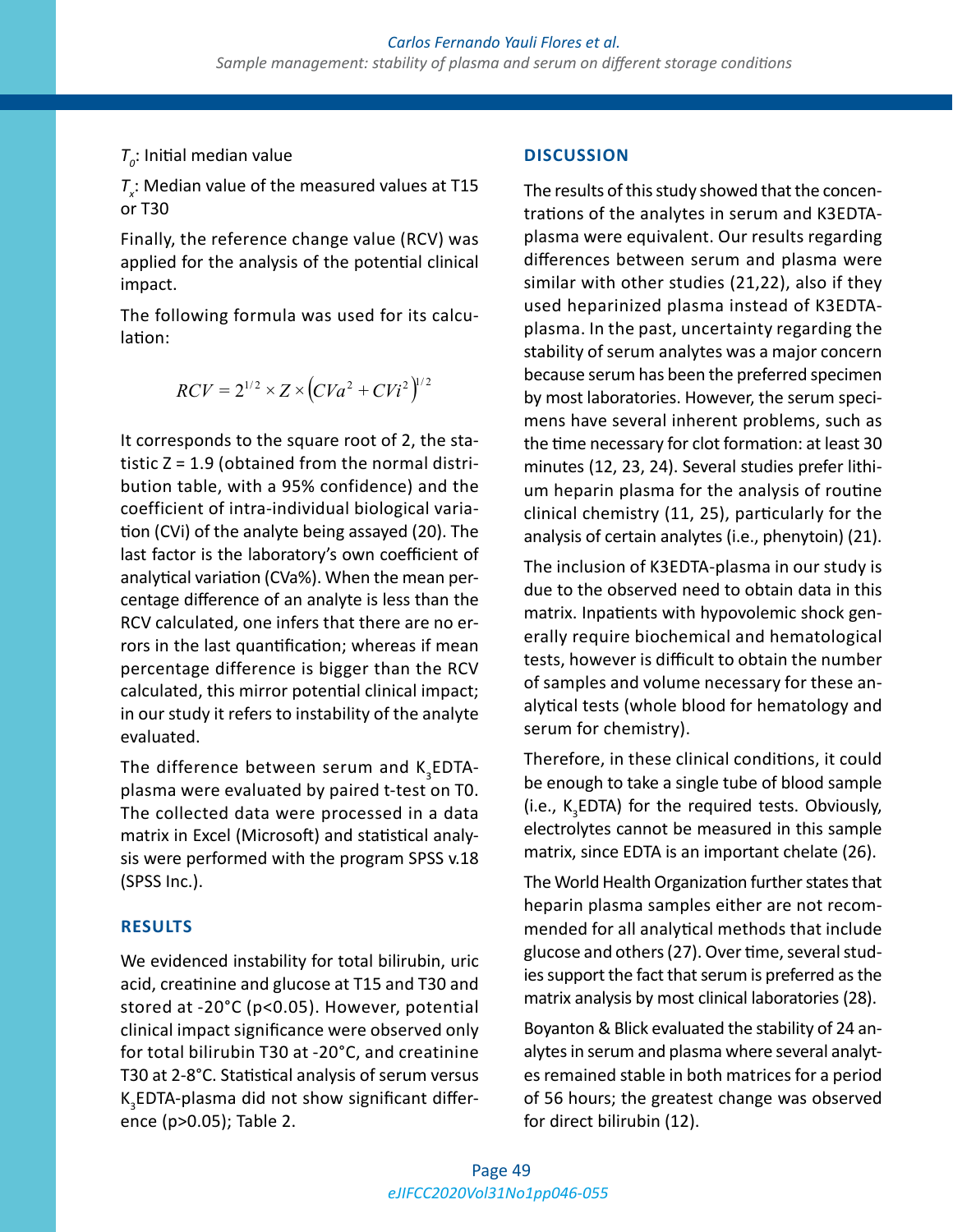Analyte concentration by sample type (serum or plasma EDTA), storage time (T0, T15 and T30) **Table 2 Analyte concentration by sample type (serum or plasma EDTA), storage time (T0, T15 and T30) and temperature of conservation** Table 2

| <b>Tanne</b>                           |                  | and temperature of conservation           |                                 |              |              |                                     |           |                                           |                            |                |                |                                 |
|----------------------------------------|------------------|-------------------------------------------|---------------------------------|--------------|--------------|-------------------------------------|-----------|-------------------------------------------|----------------------------|----------------|----------------|---------------------------------|
|                                        |                  |                                           | Serum                           |              |              |                                     |           |                                           | K <sub>3</sub> EDTA Plasma |                |                |                                 |
| Analyte                                | <b>Stability</b> | <b>[interquartile</b><br>median<br>range] | difference<br>mean<br>$\approx$ | $\Omega$     | RCV          | Potential<br>clinical<br>impact     | Stability | <b>[interquartile</b><br>median<br>range] | difference<br>mean<br>$\%$ | $p^{\ast\ast}$ | <b>RCV</b>     | Potential<br>impact<br>clinical |
|                                        | P                | $[4.32 - 5.23]$<br>4.86                   | ı                               | ı            | ı            | $\mathbf I$                         | P         | $[4.48 - 5.35]$<br>5.02                   | ı                          | ı              | $\blacksquare$ | ï                               |
| (mmol/L)<br>Glucose<br>$2-8^{\circ}C$  | T15              | $[4.66 - 5.73]$<br>5.22                   | 7.41                            | 0.001        | 16.4         | $\overset{\mathtt{o}}{\mathtt{z}}$  | T15       | $[4.70 - 5.62]$<br>5.19                   | 3.38                       | 0.001          | 16.4           | $\frac{1}{2}$                   |
|                                        | T30              | $[4.36 - 5.33]$<br>5.05                   | 3.91                            | 0.001        | $\mathbf I$  | $\frac{1}{2}$                       | T30       | $[4.33 - 5.40]$<br>4.97                   | $-0.99$                    | 0.202          | $\blacksquare$ | $\frac{1}{2}$                   |
|                                        | P                | $[4.32 - 5.23]$<br>4.86                   | $\mathbf{I}$                    | $\mathbf{I}$ | $\mathbf{I}$ | $\mathbf{I}$                        | P         | $[4.48 - 5.35]$<br>5.02                   | $\mathbf{I}$               | $\mathbf I$    | $\mathbf I$    | $\mathbf{I}$                    |
| (mm o/L)<br>Glucose<br>$-20^{\circ}$ C | T15              | $[4.37 - 5.23]$<br>4.96                   | 2.06                            | 0.005        | 16.4         | $\stackrel{\mathtt{o}}{\mathtt{z}}$ | T15       | $[4.69 - 5.44]$<br>5.16                   | 2.78                       | 0.010          | 16.4           | $\frac{1}{2}$                   |
|                                        | T30              | $[4.14 - 5.11]$<br>4.72                   | 2.88                            | 0.001        | ı            | $\frac{1}{2}$                       | T30       | $[4.44 - 5.26]$<br>4.97                   | $-0.99$                    | 0.037          | ı              | $\frac{1}{2}$                   |
| p-Value serum vs. plasma EDTA*         |                  |                                           |                                 |              |              | 0.304                               |           |                                           |                            |                |                |                                 |

*eJIFCC2020Vol31No1pp046-055* Page 50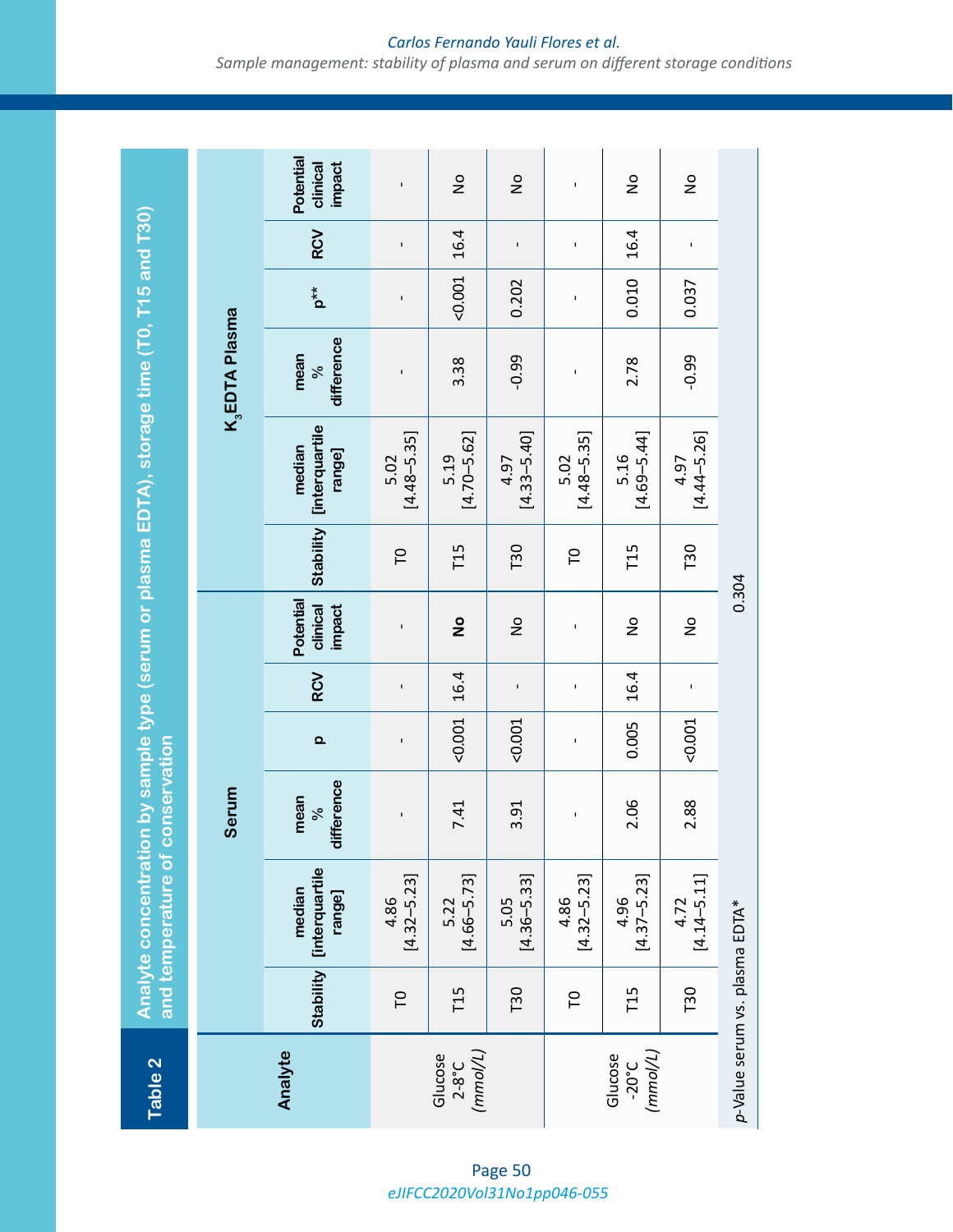#### $\frac{1}{2}$  $\frac{1}{2}$  $\frac{1}{2}$  $\frac{1}{2}$  $\frac{1}{2}$  $\frac{1}{2}$  $\frac{1}{2}$  $\frac{1}{2}$ T15 75.1 [61.0–92.4] 17.2 <0.001 20.9 **No** T15 71.6 [58.3–85.3] 12.4 <0.001 20.9 **No** T30 78.2 [63.4–92.2] 22.0 <0.001 - Yes T30 72.1 [59.2–87.7] 13.2 <0.001 **No** T15 68.9 [56.6–84.2] 7.49 <0.001 20.9 No T15 66.7 [54.6–83.1] 4.70 <0.001 20.9 No T30 70.7 [59.0–84.2] 10.3 <0.001 - No T30 71.2 [57.2–86.9] 11.8 <0.001 - **No** T15 0.28 [0.24–0.32] 16.7 <0.001 24.2 **No** T15 0.24 [0.22–0.30] 4.3 <0.001 24.2 No T30 0.28 [0.24–0.32] 16.7 <0.001 - No T30 0.24 [0.22–0.29] 4.3 <0.001 - **No** T15 0.25 [0.23–0.30] 4.16 <0.001 24.2 No T15 0.24 [0.21–0.28] 4.3 <0.001 24.2 No T30  $\begin{array}{|c|c|c|c|c|}\hline 0.26 & 0.26 & 8.33 &<0.001 & - & 0.25 & 0.25 & 8.7 & <0.001 & - & \hline \end{array}$  (0.21–0.29)  $\begin{array}{|c|c|c|c|}\hline 0.25 & 8.7 & <0.001 & - & \hline \end{array}$  No  $\overline{1}$  $\overline{1}$  $\mathbf{I}$ T0  $\begin{array}{|c|c|c|c|c|}\hline \text{64.1} & & - & - & \text{63.7} \ \hline \text{[53.0--79.8]} & & - & - & \text{[53.9--78.2]} & & - & - & \hline \end{array}$ T0  $\left[\begin{array}{cccccccccc} 64.1 & & & & & - & \ 153.0–79.81 & & & - & & - & \ 153.0–79.81 & & & - & & - & \end{array}\right]$  -  $\left[\begin{array}{cc} - & & & - & \ 153.9 & -78.2 & & & - \ 153.9 & -78.2 & & & - \end{array}\right]$  -  $\left[\begin{array}{cc} - & & - & \ - & & - \end{array}\right]$ T0  $\begin{array}{|c|c|c|c|c|}\hline 0.24 & & - & - & - & \hline & 10 & 0.20 & 0.23 & - \ \hline & 0.22 & -0.29 & & - & - & \hline & 0 & 0.20 & 0.26 & & - \ \hline \end{array}$ T0  $\begin{array}{|c|c|c|c|c|}\hline 0.24 & & - & - & - & \hline & 10 & 0.23 & & - \ \hline & 0.22-0.29 & & - & - & \ 0.20-0.26 & & & 0.20-0.26 & & - \ \hline \end{array}$ 20.9 20.9 24.2 24.2  $\mathbf{I}$  $\bar{\mathbf{I}}$  $\bar{1}$  $\bar{1}$  $\mathbf{r}$  $\mathbf{I}$  $\bar{\bar{1}}$  $-0.001$  $-0.001$  $0.001$  $-0.001$  $-0.001$  $-0.001$  $0.001$  $0.001$  $\blacksquare$  $\mathbf{I}$  $\blacksquare$  $\blacksquare$  $12.4$ 13.2  $11.8$ 4.70 8.7  $4.\overline{3}$  $4.\overline{3}$  $4.\overline{3}$  $\mathbf{I}$  $\overline{1}$  $\mathbf{r}$  $\mathbf{I}$  $71.6$ <br>[58.3–85.3] 63.7<br>[53.9–78.2]  $0.24$ <br>[0.21-0.28]  $[54.6 - 83.1]$  $[0.21 - 0.29]$  $[53.9 - 78.2]$  $[59.2 - 87.7]$  $[57.2 - 86.9]$  $[0.20 - 0.26]$  $[0.22 - 0.29]$  $[0.22 - 0.30]$  $[0.20 - 0.26]$ 72.1 63.7 66.7 71.2 0.23 0.24  $0.24$ 0.23 0.25 T15 T15 T15 T30 T30 T30 T30 **T15**  $\mathsf{C}$  $\mathsf{C}$  $\mathsf{C}$ P 0.844 0.212  *p-*Value serum vs. plasma EDTA\* 0.844  *p*-Value serum vs. plasma EDTA\* 0.212 $\frac{1}{2}$ Yes  $\stackrel{\mathtt{o}}{\mathsf{z}}$  $\overset{\mathtt{o}}{\mathsf{z}}$  $\overline{z}$  $\frac{1}{2}$  $\frac{1}{2}$  $\frac{1}{2}$  $\overline{1}$  $\mathbf{I}$  $\mathsf{I}\hspace{-1.5pt}\mathsf{I}$  $\mathsf{I}\hspace{-1.5pt}\mathsf{I}$ 20.9 24.2 20.9 24.2  $\bar{\mathbf{I}}$  $\mathbf{I}$  $\mathbf{I}$  $\bar{\mathbf{I}}$  $\bar{\bar{1}}$  $\bar{1}$  $\bar{1}$  $\bar{1}$  $0.001$  $0.001$  $0.001$  $0.001$  $0.001$  $0.001$  $0.001$  $0.001$  $\mathbf{I}$  $\overline{1}$  $\mathbf{I}$  $\mathbf{I}$ 22.0 17.2 7.49 10.3 16.7 16.7 4.16 8.33  $\bar{1}$  $\blacksquare$  $\overline{\phantom{a}}$  $\blacksquare$  $64.1$ <br>[53.0-79.8] 68.9<br>[56.6–84.2]  $70.7$ <br>[59.0–84.2]  $0.24$ <br>[0.22–0.29]  $0.25$ <br>[0.23–0.30]  $[53.0 - 79.8]$  $[61.0 - 92.4]$  $[63.4 - 92.2]$  $[0.22 - 0.29]$  $[0.24 - 0.32]$  $[0.24 - 0.32]$  $[0.23 - 0.30]$ 0.26 64.1 78.2 0.24 0.28 75.1 0.28 p-Value serum vs. plasma EDTA\* p-Value serum vs. plasma EDTA\* T15 T15 T30 T15 T30 T30 T30 T15  $\overline{C}$  $\overline{C}$  $\overline{C}$  $\overline{C}$ Creatinine Creatinine Creatinine *(µmol/L)* Creatinine *(mmol/L)* 2-8°C *(mmol/L)* -20°C *(µmol/L)* Uric acid 2-8°C Uric acid -20°C

*Carlos Fernando Yauli Flores et al. Sample management: stability of plasma and serum on different storage conditions*

*eJIFCC2020Vol31No1pp046-055* Page 51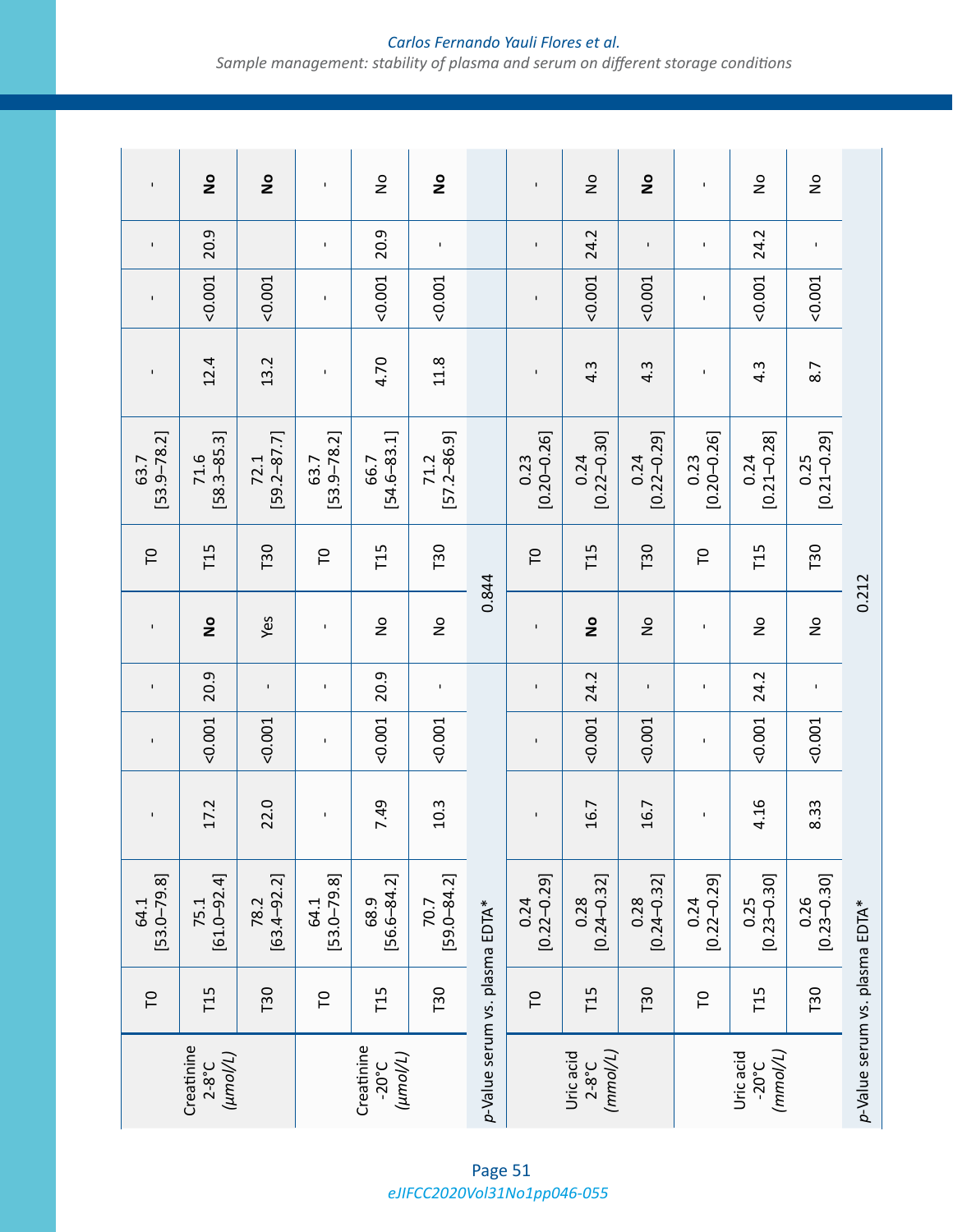### *Carlos Fernando Yauli Flores et al. Sample management: stability of plasma and serum on different storage conditions*

| Total                          | P   | $[5.09 - 12.7]$<br>7.27 | $\mathbf{I}$   | $\mathbf{I}$ | $\mathbf I$ | $\mathbf{I}$  | $\overline{\Gamma}$ | $[4.92 - 12.1]$<br>7.35 | $\mathbf I$ | $\mathbf{I}$   | $\mathbf I$ | $\mathbf{I}$  |
|--------------------------------|-----|-------------------------|----------------|--------------|-------------|---------------|---------------------|-------------------------|-------------|----------------|-------------|---------------|
| Bilirubin<br>$2-8^{\circ}C$    | T15 | $[3.08 - 9.45]$<br>4.79 | $-34.1$        | 0.001        | 61.5        | $\frac{1}{2}$ | T15                 | $[2.27 - 6.58]$<br>3.42 | 53.5        | 0.001          | 61.5        | $\frac{1}{2}$ |
| $(\mu$ mol/L)                  | T30 | $[1.33 - 4.66]$<br>2.57 | $-64.6$        | 0.001        | $\mathbf I$ | $\frac{1}{2}$ | T30                 | $[1.88 - 6.84]$<br>3.93 | $-46.5$     | $-0.001$       | $\mathbf I$ | $\frac{1}{2}$ |
| <b>Total</b>                   | P   | $[5.09 - 12.7]$<br>7.27 | $\blacksquare$ | $\mathbf I$  | $\mathbf I$ | $\mathbf{I}$  | $\overline{C}$      | $[4.92 - 12.1]$<br>7.35 |             | $\blacksquare$ | $\mathbf I$ | $\mathbf{I}$  |
| Bilirubin<br>$-20^{\circ}$ C   | T15 | $[3.38 - 11.4]$<br>5.05 | $-30.5$        | 0.001        | 61.5        | $\frac{1}{2}$ | T15                 | $[4.02 - 11.4]$<br>6.24 | $-15.1$     | $-0.001$       | 61.5        | $\frac{1}{2}$ |
| $(\mu$ mol/L)                  | T30 | $[0.68 - 4.53]$<br>1.45 | $-80.1$        | 0.001        |             | Yes           | T30                 | $[0.86 - 3.51]$<br>1.54 | $-79.0$     | 0.001          |             | Yes           |
| p-Value serum vs. plasma EDTA* |     |                         |                |              |             | 0.759         |                     |                         |             |                |             |               |
| Direct                         | P   | $[2.57 - 5.13]$<br>2.99 | $\blacksquare$ | $\mathbf I$  | $\mathbf I$ | $\mathbf I$   | $\overline{\Gamma}$ | $[2.01 - 3.81]$<br>2.48 | $\mathbf I$ | $\mathbf I$    | $\mathbf I$ | $\mathbf{I}$  |
| Bilirubin<br>$2-8^{\circ}C$    | T15 | $[1.45 - 3.63]$<br>2.05 | $-31.4$        | 0.001        | 102.4       | $\frac{1}{2}$ | T15                 | $[0.94 - 2.22]$<br>1.37 | $-44.8$     | $-0.001$       | 102.4       | $\frac{1}{2}$ |
| $(\mu m o / \nu)$              | T30 | $[0.34 - 1.71]$<br>0.86 | $-71.2$        | 0.001        | $\mathbf I$ | $\frac{1}{2}$ | T30                 | 0.86[0.51]<br>1.24]     | $-65.3$     | $-0.001$       | $\mathbf I$ | $\frac{1}{2}$ |
| Direct                         | P   | $[2.57 - 5.13]$<br>2.99 | $\mathbf I$    | $\mathbf I$  | $\mathbf I$ | $\mathbf I$   | P                   | $[2.01 - 3.81]$<br>2.48 | $\mathbf I$ | $\mathbf I$    | $\mathbf I$ | $\mathbf{I}$  |
| Bilirubin<br>$-20^{\circ}$ C   | T15 | $[2.05 - 4.32]$<br>2.65 | $-11.4$        | 0.057        | 102.4       | $\frac{1}{2}$ | T15                 | $[1.84 - 3.76]$<br>2.39 | $-3.62$     | 0.057          | 102.4       | $\frac{1}{2}$ |
| $(\mu m o/L)$                  | T30 | $[0.98 - 2.74]$<br>1.80 | $-39.8$        | 0.001        | $\mathbf I$ | $\frac{1}{2}$ | T30                 | $[1.37 - 2.82]$<br>1.80 | $-27.4$     | 0.001          | $\mathbf I$ | $\frac{1}{2}$ |
| p-Value serum vs. plasma EDTA* |     |                         |                |              |             | 0.078         |                     |                         |             |                |             |               |

 $*$  = Student T test;  $**$  = Wilcoxon ranked-pairs test. *\* = Student T test; \*\* = Wilcoxon ranked-pairs test.*

*eJIFCC2020Vol31No1pp046-055* Page 52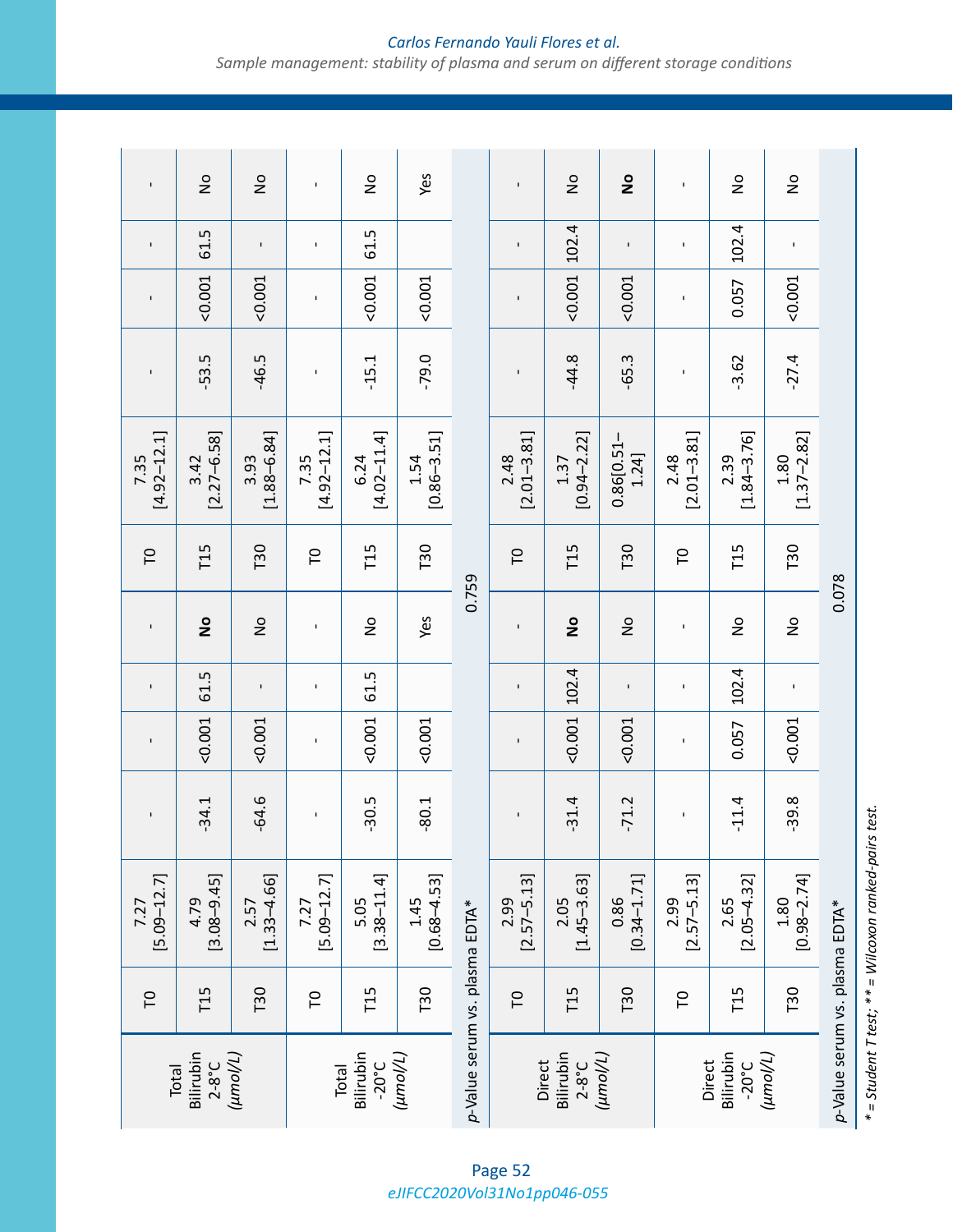Our results had shown concentrations decrease on total bilirubin and direct bilirubin. However, this change could be produced by photo degradation (29).

Similar data were found by Tambse et al., who reported 10% variation for bilirubin in samples stored for 18-20 days at 4-8°C; whereas glucose, uric acid and creatinine showed an increase concentration over time (30).

A further study by Heins et al. reports that, from 22 analytes studied in serum, bilirubin stored at room temperature for 7 days had the greatest variation in concentration (31). Despite this, they conclude that all concentrations of the analytes studied including uric acid, creatinine and bilirubin are stable for four days in serum samples that were separated from the cells and stored at 9°C (31); whereas our results were different (Table 2).

Probably the increased concentrations observed in our study is due to evaporation of the samples stored. Similar results were evidenced by Alcaraz et al., after stored serum samples at 4°C for 5 days (32).

Only creatinine presented a potential clinical impact in T30 at 2-8°C (Table 2). In contrast with previous study described by Kachhawa et al., who report no clinical differences in creatinine, and uric acid concentrations between the mean values of day 1 and T7, T15 and T30 stored at -20°C (33). Thus demonstrating that the optimal storage condition is obtained by freezing the biological samples, since it could decrease the activity of some proteolytic enzymes that can alter the structure of the analytes (34).

Monneret et al. had shown good samples stability for 3, 4, 5, and 6 hours at room temperature in total blood and plasma (lithium heparin) for creatinine, total bilirubin and uric acid testing (25).

The analysis of the potential clinical impact in plasma at T15 and T30 stored at -20°C showed no significant difference for glucose, uric acid and direct bilirubin; demonstrating that the variations in concentrations are equivalent to the concentrations found in serum.

These results are consistent with those reported by other researchers (2, 21, 35, 36). Therefore, its necessary for each laboratory to evaluate the specific conditions and to define the storage time for any analyte to guarantee the stability. This will properly lead physicians to perform diagnostic, follow up, or therapeutic management.

In conclusion, our results had shown that storage samples at -20°C is a better way to preserve glucose, creatinine, and uric acid. Therefore, laboratories should freeze their samples as soon as possible to guarantee properly stability when there is a need to repeat analysis, verify a result, or add a laboratory testing.

#### \*\*\*\*\*

#### *Acknowledgement*

Our grateful thanks for the Netlab Specialized Clinical Laboratory (Synlab Ecuador), Accredited under ISO 15189 standard for allowing us to use their facilities for processing and analyzing the samples of this study.

#### \*\*\*\*\*

#### **REFERENCES**

1. Kreutzer HH, Fennis WHS. Lactic dehydrogenase isoenzyme in blood serum after storage at different temperatures. Clin Chim Acta. 1964;9:64–8.

2. Donnelly JG, Soldin SJ, Nealon DA, Hicks JM. Stability of twenty-five analytes in human serum at 22°C, 4°C, and -20°C. Pediatr Pathol Lab Med. 1995;15(6):869–74.

3. Cruz LM, Monge N, Valero J, Fuentes X. Estabilidad de las magnitudes bioquímicas. Química Clínica. 2002;21(2): 52–61.

4. Alsina MJ, Gonzales Oller J. Protocolo para el estudio de la estabilidad de las magnitudes biológicas. Química Clinica. 2006;25(2):86–9.

5. Nikolac N, Supak-Smolcic V, Simundic A-M, Celap I. Croatian Society of Medical Biochemistry and Laboratory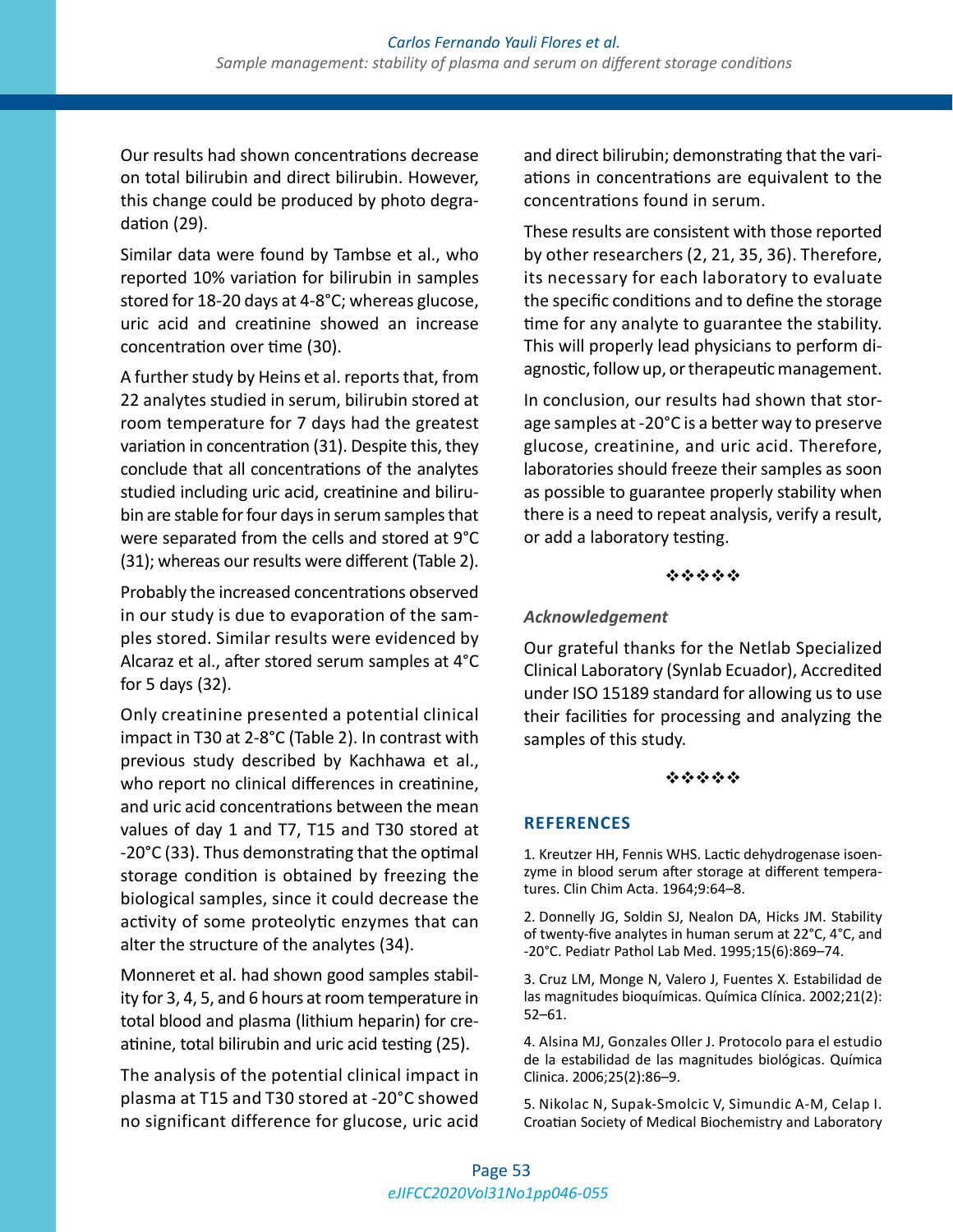Medicine: national recommendations for venous blood sampling. Biochem medica. 2013;23(3):242–54.

6. Giménez Marín A, Molina Mendoza P, Ruiz Arredondo JJ Acosta González F, López Pérez M, Jiménez Cueva M, Cueto Santamaría T, Olmedo Sanchez R, López Somosierras M, Rivas Ruiz F, Perez Hidalgo M. Application of failure mode and effects analysis of the pre-analytical phase in a clinical laboratory. Rev del Lab Clin. 2010;3(4):161–70.

7. Cuhadar S, Atay A, Koseoglu M, Dirican A, Hur A. Stability studies of common biochemical analytes in serum separator tubes with or without gel barrier subjected to various storage conditions. Biochem Medica. 2012;22(2):202–14.

8. Simundic A, Lippi G. Preanalytical phase – a continuous challenge for laboratory professionals. Biochem Medica. 2012;22(2):145–9.

9. Recio Quijano F. Estudio multicéntrico de la estabilidad de las muestras de Serum mediante un protocolo de degradación acelerada. Rev del Lab Clin. 2008;1(3):84–93.

10. Lippi G, Lima-Oliveira G, Nazer SC, Moreira ML, Souza RF, Salvagno GL, Montagnana M, Scartezini M, Picheth G, Guidi GC. Suitability of a transport box for blood sample shipment over a long period. Clin Biochem. 2011 Aug;44(12):1028-9.

11. Lippi G, Salvagno GL, Danese E, Lima-Oliveira G, Brocco G, Guidi GC. Inversion of lithium heparin gel tubes after centrifugation is a significant source of bias in clinical chemistry testing. Clin Chim Acta. 2014;436:183-7.

12. Boyanton BL, Blick KE. Stability studies of twentyfour analytes in human plasma and serum. Clin Chem. 2002;48(12):2242–7.

13. Guidi GC, Simundic AM, Salvagno GL, Aquino JL, Lima-Oliveira G. To avoid fasting time, more risk than benefits. Clin Chem Lab Med. 2015;53(10):e261-4

14. Bajaña W, Aranda E, Arredondo ME, Brennan-Bourdon LM, Campelo MD, Espinoza E, Flores S, Ochoa P, Vega V, Varela B, Lima-Oliveira G. Impact of an Andean breakfast on biochemistry and immunochemistry laboratory tests: an evaluation on behalf COLABIOCLI WG-PRE-LATAM. Biochem Med (Zagreb). 2019;29(2):020702

15. Simundic AM, Bölenius K, Cadamuro J, Church S, Cornes MP, van Dongen-Lases EC, Eker P, Erdeljanovic T, Grankvist K, Guimaraes JT, Hoke R, Ibarz M, Ivanov H, Kovalevskaya S, Kristensen GBB, Lima-Oliveira G, Lippi G, von Meyer A, Nybo M, De la Salle B, Seipelt C, Sumarac Z, Vermeersch P; Working Group for Preanalytical Phase (WG-PRE), of the European Federation of Clinical Chemistry and Laboratory Medicine (EFLM) and Latin American Working Group for Preanalytical Phase (WG-PRE-LATAM) of the Latin America Confederation of Clinical Biochemistry (COLABIOCLI). Joint EFLM-COLABIOCLI

Recommendation for venous blood sampling. Clin Chem Lab Med. 2018;56(12):2015-2038.

16. SInternational Organization for Standardization. Medical Laboratories - Requirements for Quality and Competence ISO Document 15189 Geneva, Switzerland: International Organization for Standardization; 2012.

17. SRicós C, Perich C, Doménech M, Fernández P, Biosca C, Minchinela J, Simón M, Cava F, Álvarez V, Jiménez CV, García Lario JV. Biological variation. A review from a practical perspective. Rev del Lab Clin. 2010;3(4):192–200.

18. Corte Arboleya Z, Cándenas M, Venta R. Valor de referencia del cambio del PSA en la evaluación del riesgo de cáncer de próstata. Rev del Lab Clínico. 2011;4(3):115–20.

19. Lima-Oliveira G, Lippi G, Salvagno GL, Brocco G, Guidi GC. In vitro diagnostic company recalls and medical laboratory practices: an Italian case. Biochem Med (Zagreb). 2015;25(2):273–278.

20. Westgard J. Desirable Biological Variation Database Specifications. 2014; Available at: [http://www.westgard.](http://www.westgard.com/biodatabase1.htm) [com/biodatabase1.htm](http://www.westgard.com/biodatabase1.htm). Accessed: February15th 2018.

21. O´Keane MP, Cunningham SK. Evaluation of three different specimen types (serum, plasma lithium heparin and serum gel separator) for analysis of certain analytes: Clinical significance of differences in results and efficiency in use. Clin Chem Lab Med. 2006;44(5):662–8.

22. SLima-Oliveira G, Monneret D, Guerber F, Guidi GC. Sample management for clinical biochemistry assays: Are serum and plasma interchangeable specimens? Crit Rev Clin Lab Sci. 2018 Nov;55(7):480-500.

23. Oddoze C, Lombard E, Portugal H. Stability study of 81 analytes in human whole blood, in serum and in plasma. Clin Biochem. 2012;45(6):464–9.

24. Leino A, Koivula MK. Stability of chemical and immunochemical analytes in uncentrifuged plasma samples. Ann Clin Biochem. 2009;46(2):159–61.

25. Monneret D, Godmer A, Le Guen R, Bravetti C, Emeraud C, Marteau A, Alkouri J, Mestari F, Dever S, Imbert-Bismut F, Bonnefon-Rousselot D. Stability of Routine Biochemical Analytes in Whole Blood and Plasma From Lithium Heparin Gel Tubes During 6-hr Storage. J Clin Lab Anal. 2016;30(5): 602-9.

26. Lima-Oliveira G, Lippi G, Salvagno GL, Montagnana M, Picheth G, Guidi GC. Incorrect order of draw could be mitigate the patient safety: a phlebotomy management case report. Biochem Med (Zagreb). 2013;23(2):218-23.))

27. Banfi G, Bauer K, Brand W, Buchberger M, Deom A, Ehret W, Engel WD, da Fonseca-Wollheim F, Fraser CG, Friemert VJ, Golf S, Gross H, GruderWG, Gunzer G, Hagemann P, HeilW, Henny J, Hinzmann R, Hyltoft Persen P, Hoffman G, Kallner A, Karallus A, Kitta H, KlahrD, KolpeD,